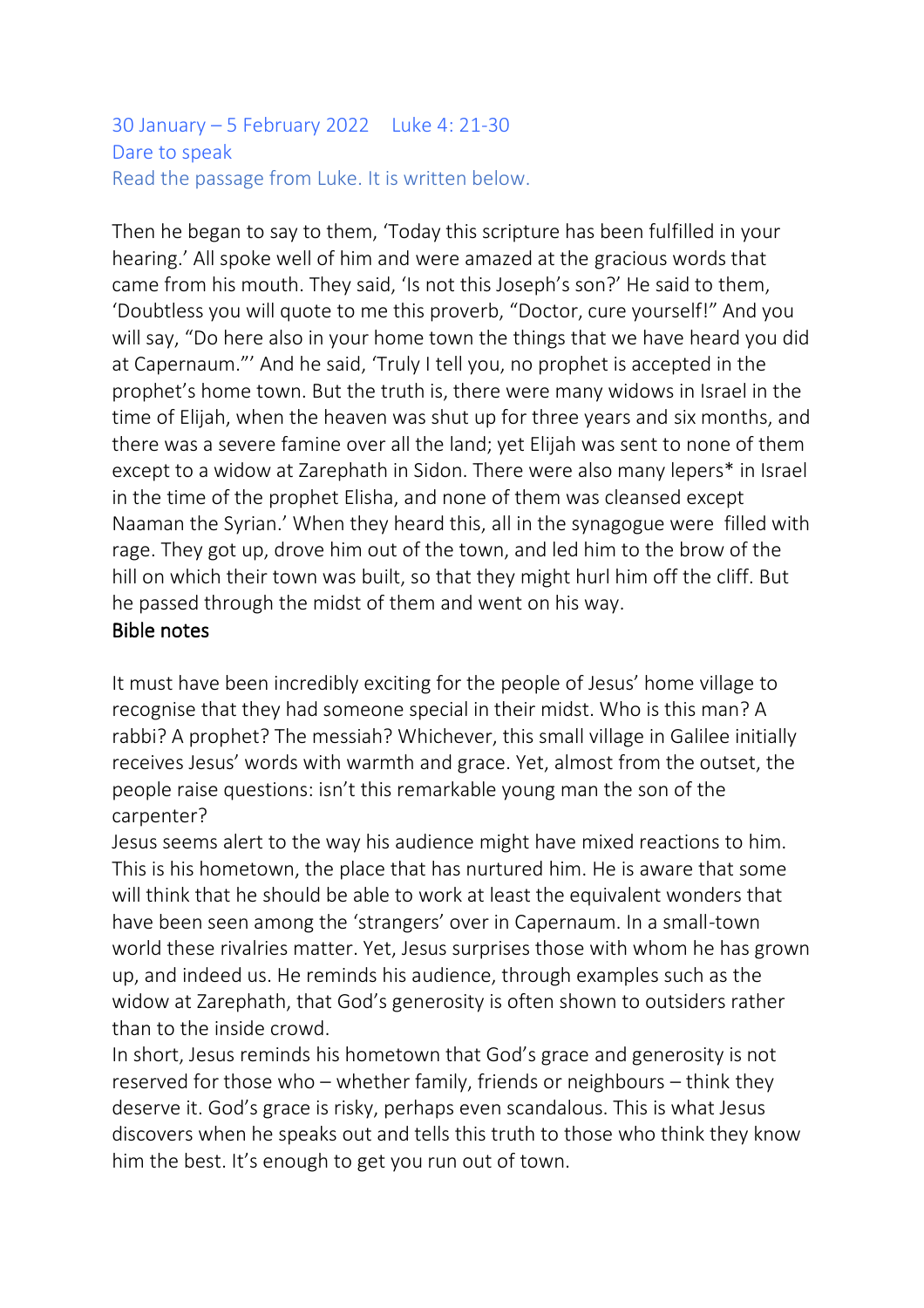# Reflection

*Spend a few moments thinking about what stands out for you from the Bible reading. This idea may help.*

Jesus annoys his home community by reminding them that God's message of love and justice is for everyone – including outsiders. Could this be like one of your ministry team going to preach at the local mosque? How often do we say, help begins at home? It is not difficult to find headlines that criticise the help given to refugees or homeless families, or the benefits for single parents or disabled people. How would we behave if a convicted murderer walked into church this morning? Or a homeless person with addiction issues? Are these the outsiders with whom God asks us to share the good news?

## Questions for reflection

*You may wish to use these questions and the picture to help you think about or [discuss issues of sharing.](https://www.rootsontheweb.com/media/23416/microphone-at-demo.jpg)*



### Questions

- How does it make you feel to know that Jesus spoke out in challenging circumstances?
- Where is it easiest/most difficult to find and use your voice?
- How do you respond when voices around you are challenging?